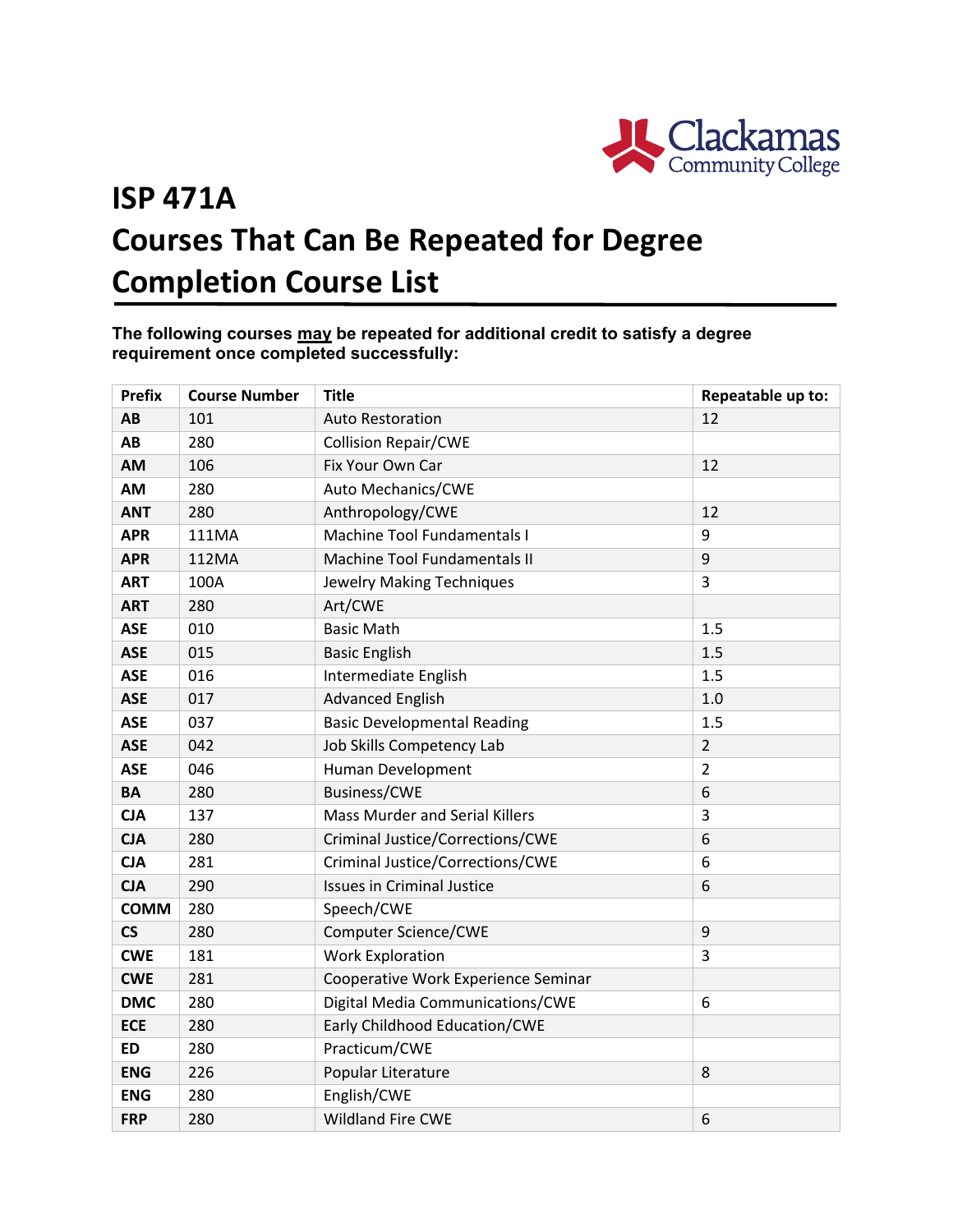| <b>FRP</b> | 281  | Wildland Fire Management Capstone                         | 3              |
|------------|------|-----------------------------------------------------------|----------------|
| <b>GEO</b> | 280  | Geography/CWE                                             |                |
| <b>GIS</b> | 280  | GIS/CWE                                                   |                |
| <b>GRN</b> | 280  | Gerontology/CWE                                           | 6              |
| <b>GRN</b> | 290  | <b>Special Topics in Gerontology</b>                      | 6              |
| HD         | 100  | College Survival                                          | 6              |
| HD         | 102  | Service Learning Experience                               | 6              |
| HD         | 280  | Human Development/CWE                                     |                |
| <b>HE</b>  | 280  | Health/CWE                                                | 12             |
| <b>HOR</b> | 239  | <b>Tree Climber Training</b>                              | $\overline{3}$ |
| <b>HOR</b> | 280  | Horticulture/CWE                                          | 6              |
| <b>HOR</b> | 281  | Horticulture/CWE                                          | 12             |
| <b>HOR</b> | 282  | Horticulture/CWE                                          | 6              |
| <b>HOR</b> | 285  | <b>Organic Farming/CWE</b>                                | 6              |
| <b>HOR</b> | 290  | Special Topics in Horticulture                            | 6              |
| <b>HS</b>  | 199A | <b>Special Topics in Human Services</b>                   | 6              |
| <b>HS</b>  | 280  | Human Services Generalist I: CWE/Practicum                | 12             |
| <b>HS</b>  | 281  | Human Services Generalist II: CWE/Practicum               | 12             |
| <b>HS</b>  | 282  | Human Services Generalist III: CWE/Practicum              | 12             |
| <b>HS</b>  | 290  | Special Topics in Human Services                          | 6              |
| <b>HST</b> | 280  | History/CWE                                               | 6              |
| J          | 215  | College Newspaper: Writing & Photography                  | 6              |
| J          | 225  | Intermediate College Newspaper: Writing &<br>Photography  | 6              |
| J          | 226  | Introduction to College Newspaper: Design &<br>Production | 8              |
| J          | 227  | Intermediate College Newspaper: Design &<br>Production    | 8              |
| J          | 228  | Advanced College Newspaper: Design & Production           | 8              |
| J          | 235  | Advanced College Newspaper: Writing &<br>Photography      | 6              |
| J          | 280  | Journalism/CWE                                            | 12             |
| J          | 280A | <b>Public Relations/CWE</b>                               | 12             |
| <b>MFG</b> | 110  | <b>Manufacturing Special Projects</b>                     | 9              |
| <b>MFG</b> | 111  | Machine Tool Fundamentals I                               | 9              |
| <b>MFG</b> | 112  | Machine Tool Fundamentals II                              | 9              |
| <b>MFG</b> | 113  | Machine Tool Fundamentals III                             | 9              |
| <b>MFG</b> | 210  | <b>CAM Special Projects</b>                               | 4              |
| <b>MFG</b> | 211  | Machine Tool Fundamentals IV                              | 6              |
| <b>MFG</b> | 280  | Manufacturing Technology/CWE                              | 6              |
| <b>MTH</b> | 275  | A Bridge to University Mathematics                        | 6              |
| <b>MTT</b> | 269  | <b>Capstone Machining II</b>                              | 3              |
| <b>MUP</b> | 100  | Individual Lessons: Non-Music Majors                      | 6              |
| <b>MUP</b> | 102  | Wind Ensemble                                             | 6              |
| <b>MUP</b> | 104  | Pep Band/Combo-Improv                                     | 8              |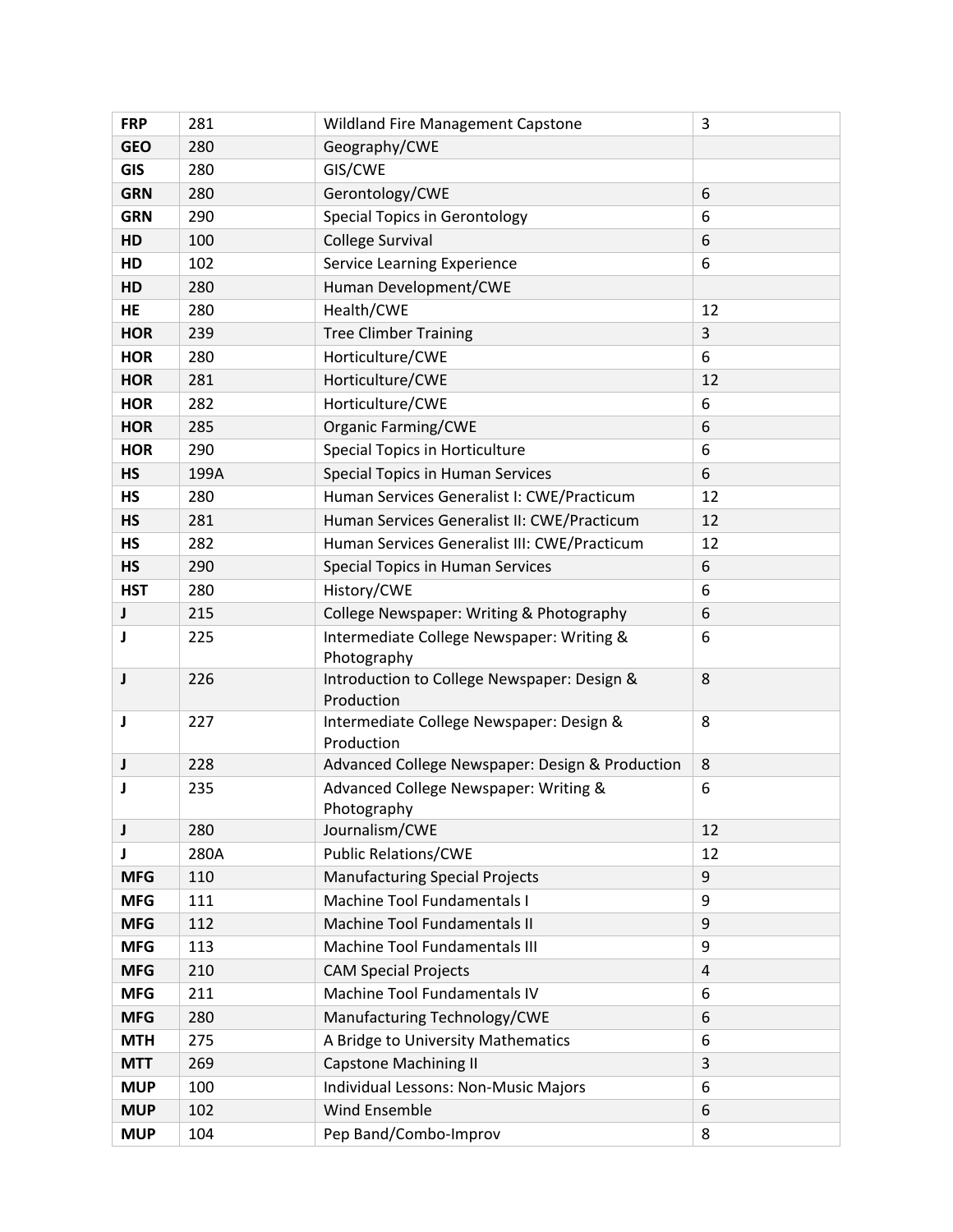| <b>MUP</b> | 105         | Jazz Ensemble                               | 6  |
|------------|-------------|---------------------------------------------|----|
| <b>MUP</b> | 122         | <b>Chamber Choir</b>                        | 6  |
| <b>MUP</b> | 125         | Vocal Jazz Ensemble: Mainstream             | 6  |
| <b>MUP</b> | 141         | College Orchestra                           | 8  |
| <b>MUP</b> | 150         | <b>Contemporary Music Ensemble</b>          | 12 |
| <b>MUP</b> | 158         | <b>Chamber Ensemble</b>                     | 8  |
| <b>MUP</b> | 171         | Individual Lessons: Piano                   | 10 |
| <b>MUP</b> | 171J        | Individual Lessons: Jazz Piano              | 10 |
| <b>MUP</b> | 171R        | Individual Lessons: Rock, Blues, Pop Piano  | 10 |
| <b>MUP</b> | 172         | Individual Lessons: Organ                   | 10 |
| <b>MUP</b> | 174         | <b>Individual Lessons: Voice</b>            | 10 |
| <b>MUP</b> | 174J        | Individual Lessons: Jazz Voice              | 10 |
| <b>MUP</b> | 175         | Individual Lessons: Violin                  | 10 |
| <b>MUP</b> | 176         | Individual Lessons: Viola                   | 10 |
| <b>MUP</b> | 177         | Individual Lessons: Cello                   | 10 |
| <b>MUP</b> | 178         | <b>Individual Lessons: Bass</b>             | 10 |
| <b>MUP</b> | 178J        | <b>Individual Lessons: Jazz Bass</b>        | 10 |
| <b>MUP</b> | 179         | Individual Lessons: Harp                    | 10 |
| <b>MUP</b> | 180         | Individual Lessons: Guitar                  | 10 |
| <b>MUP</b> | <b>180J</b> | Individual Lessons: Jazz Guitar             | 10 |
| <b>MUP</b> | 180R        | Individual Lessons: Rock, Blues, Pop Guitar | 10 |
| <b>MUP</b> | 181         | Individual Lessons: Flute                   | 10 |
| <b>MUP</b> | 181J        | Individual Lessons: Jazz Flute              | 10 |
| <b>MUP</b> | 182         | <b>Individual Lessons: Oboe</b>             | 10 |
| <b>MUP</b> | 183         | Individual Lessons: Clarinet                | 10 |
| <b>MUP</b> | 183J        | Individual Lessons: Jazz Clarinet           | 10 |
| <b>MUP</b> | 184         | Individual Lessons: Saxophone               | 10 |
| <b>MUP</b> | 184J        | Individual Lessons: Jazz Saxophone          | 10 |
| <b>MUP</b> | 185         | Individual Lessons: Bassoon                 | 10 |
| <b>MUP</b> | 186         | Individual Lessons: Trumpet                 | 10 |
| <b>MUP</b> | 186J        | Individual Lessons: Jazz Trumpet            | 10 |
| <b>MUP</b> | 187         | Individual Lessons: French Horn             | 10 |
| <b>MUP</b> | 188         | Individual Lessons: Trombone                | 10 |
| <b>MUP</b> | 188J        | Individual Lessons: Jazz Trombone           | 10 |
| <b>MUP</b> | 189         | Individual Lessons: Euphonium               | 10 |
| <b>MUP</b> | 190         | Individual Lessons: Tuba                    | 10 |
| <b>MUP</b> | 191         | <b>Individual Lessons: Percussion</b>       | 10 |
| <b>MUP</b> | 191J        | Individual Lessons: Jazz Percussion         | 10 |
| <b>MUP</b> | 202         | Wind Ensemble                               | 6  |
| <b>MUP</b> | 204         | Pep Band/Combo-Improv                       | 8  |
| <b>MUP</b> | 205         | Jazz Ensemble                               | 6  |
| <b>MUP</b> | 222         | Chamber Choir                               | 6  |
| <b>MUP</b> | 225         | Vocal Jazz Ensemble: Mainstream             | 6  |
| <b>MUP</b> | 241         | College Orchestra                           | 8  |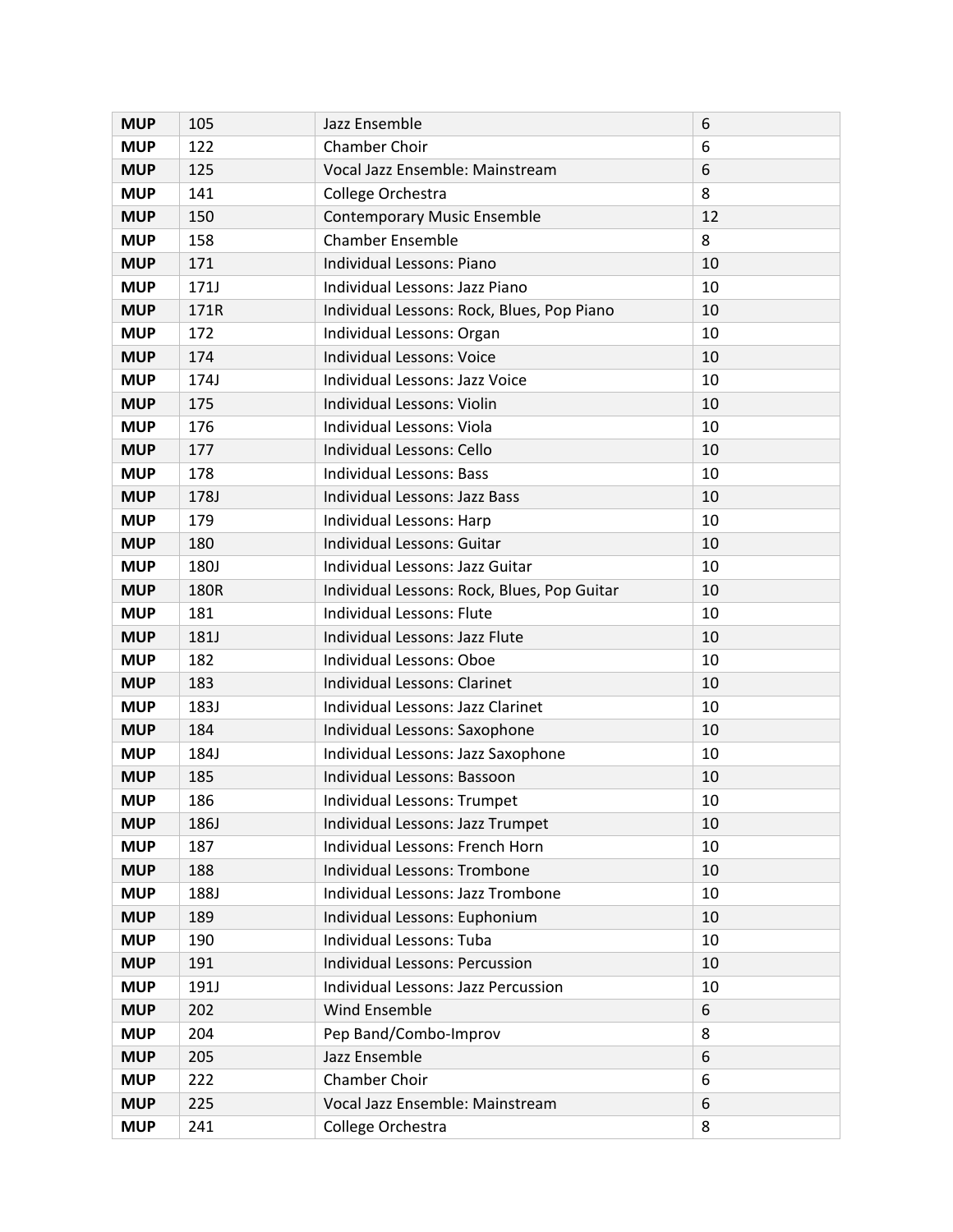| <b>MUP</b> | 258         | <b>Chamber Ensemble</b>                     | 8                       |
|------------|-------------|---------------------------------------------|-------------------------|
| <b>MUP</b> | 271         | Individual Lessons: Piano                   | 10                      |
| <b>MUP</b> | 271J        | Individual Lessons: Jazz Piano              | 10                      |
| <b>MUP</b> | 271R        | Individual Lessons: Rock, Blues, Pop Piano  | 10                      |
| <b>MUP</b> | 272         | Individual Lessons: Organ                   | 10                      |
| <b>MUP</b> | 274         | <b>Individual Lessons: Voice</b>            | 10                      |
| <b>MUP</b> | 274J        | Individual Lessons: Jazz Voice              | 10                      |
| <b>MUP</b> | 275         | Individual Lessons: Violin                  | 10                      |
| <b>MUP</b> | 276         | Individual Lessons: Viola                   | 10                      |
| <b>MUP</b> | 277         | Individual Lessons: Cello                   | 10                      |
| <b>MUP</b> | 278         | <b>Individual Lessons: Bass</b>             | 10                      |
| <b>MUP</b> | 278J        | Individual Lessons: Jazz Bass               | 10                      |
| <b>MUP</b> | 279         | Individual Lessons: Harp                    | 10                      |
| <b>MUP</b> | 280         | Individual Lessons: Guitar                  | 10                      |
| <b>MUP</b> | <b>280J</b> | Individual Lessons: Jazz Guitar             | 10                      |
| <b>MUP</b> | 280R        | Individual Lessons: Rock, Blues, Pop Guitar | 10                      |
| <b>MUP</b> | 281         | Individual Lessons: Flute                   | 10                      |
| <b>MUP</b> | 281J        | Individual Lessons: Jazz Flute              | 10                      |
| <b>MUP</b> | 282         | Individual Lessons: Oboe                    | 10                      |
| <b>MUP</b> | 283         | Individual Lessons: Clarinet                | 10                      |
| <b>MUP</b> | 283J        | Individual Lessons: Jazz Clarinet           | 10                      |
| <b>MUP</b> | 284         | Individual Lessons: Saxophone               | 10                      |
| <b>MUP</b> | 284J        | Individual Lessons: Jazz Saxophone          | 10                      |
| <b>MUP</b> | 285         | Individual Lessons: Bassoon                 | 10                      |
| <b>MUP</b> | 286         | Individual Lessons: Trumpet                 | 10                      |
| <b>MUP</b> | 286J        | Individual Lessons: Jazz Trumpet            | 10                      |
| <b>MUP</b> | 287         | Individual Lessons: French Horn             | 10                      |
| <b>MUP</b> | 288         | Individual Lessons: Trombone                | 10                      |
| <b>MUP</b> | 288J        | Individual Lessons: Jazz Trombone           | 10                      |
| <b>MUP</b> | 289         | Individual Lessons: Euphonium               | 10                      |
| <b>MUP</b> | 290         | Individual Lessons: Tuba                    | 10                      |
| <b>MUP</b> | 291         | <b>Individual Lessons: Percussion</b>       | 10                      |
| <b>MUP</b> | 291J        | <b>Individual Lessons: Jazz Percussion</b>  | 10                      |
| <b>MUS</b> | 160         | Songwriting I                               | $\overline{\mathbf{4}}$ |
| <b>MUS</b> | 189         | Performance & Repertoire                    | 6                       |
| <b>MUS</b> | 280         | Music/CWE                                   |                         |
| <b>OST</b> | 180         | <b>Occupational Skills Training/CWE</b>     | 24                      |
| PE         | 280         | <b>Physical Education/CWE</b>               | 12                      |
| <b>PS</b>  | 280         | <b>Political Science/CWE</b>                |                         |
| <b>PSY</b> | 280         | Psychology/CWE                              |                         |
| R          | 280         | Religion/CWE                                | 6                       |
| <b>RET</b> | 280         | Renewable Energy/CWE                        |                         |
| <b>SDP</b> | 108         | <b>Professional Sales Skills</b>            | $\overline{4}$          |
| <b>SDP</b> | 208         | <b>Advanced Professional Sales Skills</b>   | 4                       |